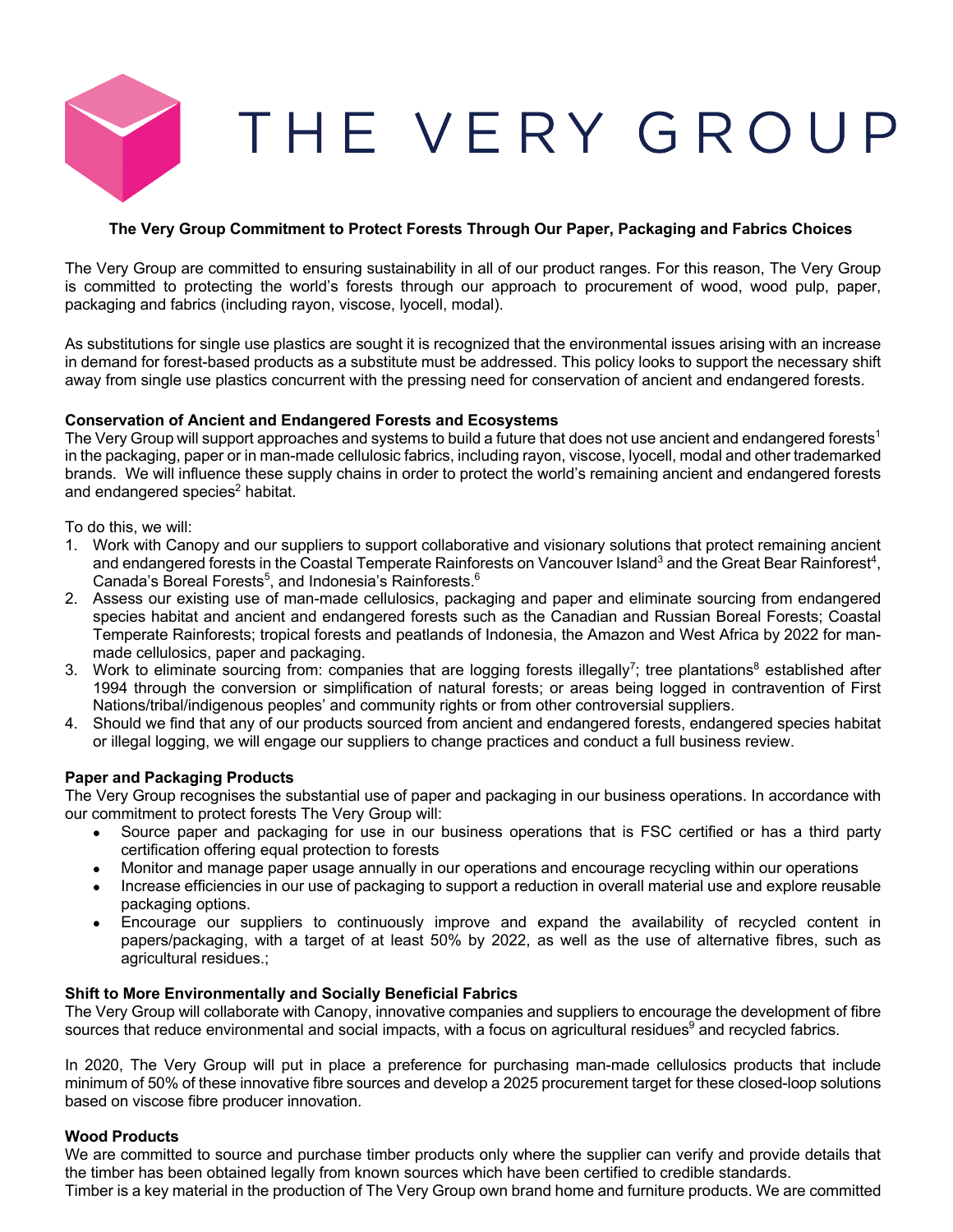to the responsible sourcing of timber products and aim to ensure integrity in our supply chain by requesting from suppliers:

- Ongoing traceability of their timber supply chain to ensure legal harvesting
- Evidence that timber meets the regulatory requirements under the EU Timber Regulations (EUTR)
- No use of species listed as critically endangered, endangered, vulnerable, near threatened by the International Union for the Conservation of Nature (IUCN)
- Due diligence be conducted on timber supply chain to ensure compliance to this policy
- FSC sources to be prioritised where available

## **Forest Certification**

Where the above conditions are met (including 1-4), The Very Group will request that all fabric, packaging and paper is sourced from responsibly managed forests, certified to the Forest Stewardship Council (FSC) certification system, and where FSC certified plantations<sup>10</sup> are part of the solution.

## **Recognizing, Respecting and Upholding Human Rights and the Rights of Communities**

The Very Group will request that our suppliers respect the Universal Declaration of Human Rights and acknowledge indigenous and rural communities legal, customary or user rights to their territories, land, and resources.11 To do so, we request that our suppliers acknowledge the right of Indigenous People and rural communities to give or withhold their Free, Prior and Informed Consent (FPIC) before new logging rights are allocated or plantations are developed. We request that our suppliers resolve complaints and conflicts, and remediate human rights violations through a transparent, accountable, and agreeable dispute resolution process.

## **Reduce Greenhouse Gas Footprint**

The Very Group recognizes the importance of forests as carbon storehouses and their role in maintaining climate stability. As part of our ongoing leadership on climate we will support initiatives that advance forest conservation to reduce the loss of high carbon stock forests, by encouraging suppliers to avoid harvest in these areas, and by giving preference to those that use effective strategies to actively reduce their greenhouse gas footprint.

### **Promote Industry Leadership**

The Very Group looks to create a positive impact together with our suppliers, partners and customers. As implementation progresses, The Very Group will work with suppliers, non-governmental organizations, other stakeholders and brands that work with Canopy to support the protection of ancient and endangered forests and forward solutions to reduce the demands upon forests. We will also seek opportunities to educate and inform the public on these issues and solutions through our marketing and communications.

[Signature] SUN PERUCING, AAMAGING BRECOOR-RETAIL<br>[Name, Title] AAA PERUCING, AAMAGING BRECOOR-RETAIL<br>[Company] TME UERY CALLY Date of Policy Finalization] / 5 - // - 2020